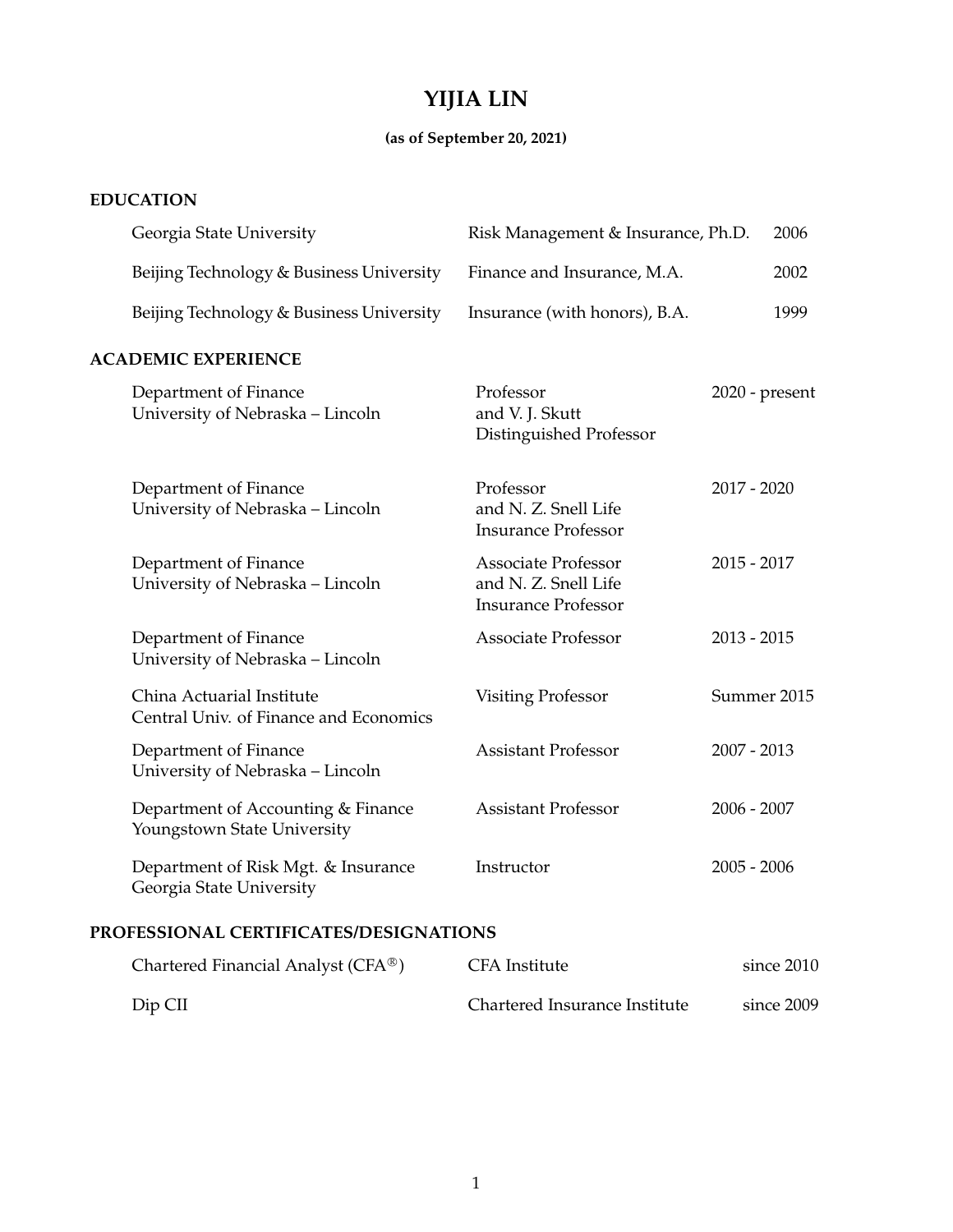#### **AWARDS & SCHOLARSHIPS**

- "Nominated for College Distinguished Teaching Award", College of Business, University of Nebraska – Lincoln, 2021
- "Parents' Recognition Award", University of Nebraska Lincoln, 2019
- "Parents' Recognition Award", University of Nebraska Lincoln, 2018
- "Nominated for College Distinguished Teaching Award", College of Business, University of Nebraska – Lincoln, 2017
- "Early Career Scholarly Achievement Award", American Risk and Insurance Association, 2016
- "College Faculty Distinguished Research Award", University of Nebraska Lincoln, 2016
- "College Faculty Summer Research Award", University of Nebraska Lincoln, 2011–2021
- "Robert I. Mehr Award for a Literature Contribution Having a Ten-Year Impact in the Field of Risk Management and Insurance", American Risk and Insurance Association, 2015
- "Brockett-Shapiro Actuarial Journal Award", American Risk and Insurance Association, 2014
- "Semifinalist of the 2014 FMA Annual Meeting Best Paper Award", Financial Management Association, 2014
- "Nominated for College Distinguished Teaching Award", College of Business Administration, University of Nebraska – Lincoln, 2014
- "Research Council Grant-In-Aid Award", University of Nebraska Lincoln, 2011, 2012 and 2014
- "Shuler-Kistiakowsky Faculty Award for Outstanding Teaching, Research and Outreach", University of Nebraska – Lincoln, 2010

"College Faculty Distinguished Research Award", University of Nebraska – Lincoln, 2010

"Layman Fund Award", University of Nebraska – Lincoln, 2008 and 2010

- "Department Summer Research Grant", University of Nebraska Lincoln, 2010
- "NAAJ Annual Prize for the Best Paper Published in 2007", *North American Actuarial Journal*, 2009
- "Semifinalist of the 2009 FMA Annual Meeting Competitive Paper Award", Financial Management Association, 2009
- "Nominated for College Distinguished Teaching Award", College of Business Administration, University of Nebraska – Lincoln, 2009
- "Ernst Meyer Prize for University Research Work", Geneva Association, 2007
- "Harold D. Skipper Best Paper Award", Asia-Pacific Risk and Insurance Association, 2006 "Dissertation Grant Award", Georgia State University, 2006
- "2003 Robert W. Batten Actuarial Science Award for Outstanding Performance in Actuarial Mathematics", Georgia State University, 2003
- "C.V. Starr Foundation Fellowship", Georgia State University, 2001-2005
- "Outstanding Undergraduate" (city level), Beijing, People's Republic of China, 1999
- "Fubang Insurance Scholarship" (national level), People's Republic of China, 1996
- "Wang Shujing Wang Wendou Distinguished Student Scholarship" (city level), Xiamen City, People's Republic of China, 1994, 1997, 1998

#### **PUBLICATIONS**

#### **REFEREED SCHOLARLY**

Chen, Cuixia, Yijia Lin and Ming Zhou (2021). Risk-Seeking Behavior and Its Implications for the Optimal Decision Making of Annuity Insurers. Accepted by *North American Actuarial Journal*. (This paper was among SSRN's Top Ten download list for ERN: Uncertainty & Risk Modeling (Topic).)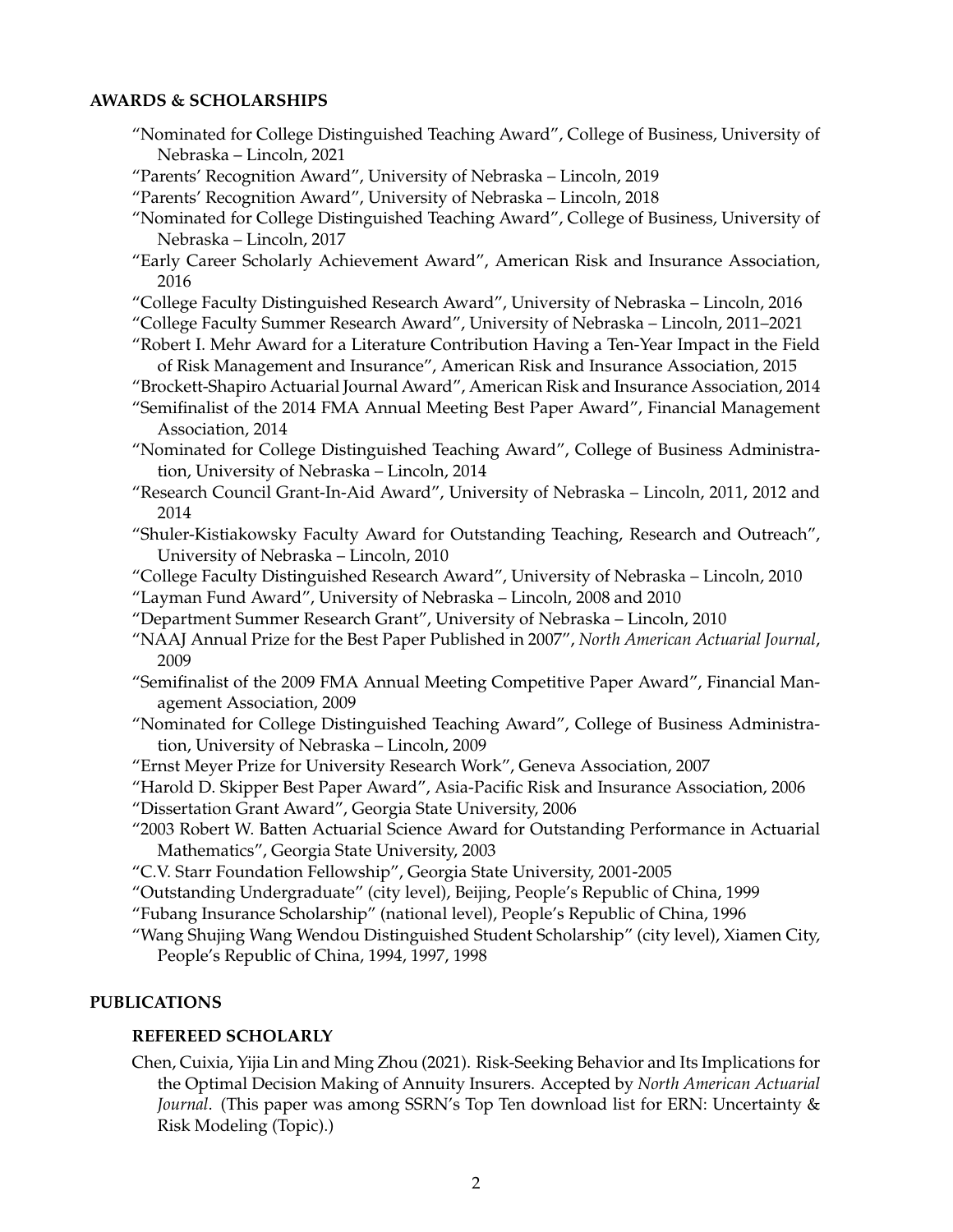- Cox, Samuel H., Yijia Lin and Sheen Liu (2021). Optimal Longevity Risk Transfer and Investment Strategies. *North American Actuarial Journal*, 25(S1), S40-S65.
- Lin, Yijia, Sheen Liu and Jifeng Yu (2019). Corporate Pensions and the Maturity Structure of Debt. *Journal of Risk and Insurance*, 86(2), 315-350. (This paper was among SSRN's Top Ten download list for: ERN: Social Security & Public Pensions (Topic) and Pension Risk Management eJournal).
- Xia, Jun, Jifeng Yu and Yijia Lin (2019). Periphery, Overlap, and Subunit Exit in Multiunit Firms: A Subunit Power Perspective. *Journal of Management*, 45(3), 881-908.
- Cox, Samuel H., Yijia Lin and Tianxiang Shi (2018). Pension Risk Management with Funding and Buyout Options. *Insurance: Mathematics and Economics*, 78, 183-200.
- Biffis, Enrico, Yijia Lin and Andreas Milidonis (2017). The Cross-Section of Asia-Pacific Mortality Dynamics: Implications for Longevity Risk Sharing. *Journal of Risk and Insurance*, 84, 515-532.
- Lin, Yijia, Tianxiang Shi and Ayşe Arik (2017). Pricing Buy-ins and Buy-outs. *Journal of Risk and Insurance*, 84, 367-392.
- Lin, Yijia, Richard D. MacMinn, Ruilin Tian and Jifeng Yu (2017). Pension Risk Management in the Enterprise Risk Management Framework. *Journal of Risk and Insurance*, 84, 345-365. (This paper was among SSRN's Top Ten download list for: Pension Risk Management eJournal, CGN: Risk Management Practice (Topic), Corporate Governance Practice Series eJournal, and CGN: Risk Management, Including Hedging & Derivatives (Topic)).
- Lin, Yijia, Richard D. MacMinn and Ruilin Tian (2015). De-risking Defined Benefit Plans. *Insurance: Mathematics and Economics*, 63, 52-65.
- Lin, Yijia, Jifeng Yu and Manferd Peterson (2015). Reinsurance Networks and Their Impact on Reinsurance Decisions: Theory and Empirical Evidence. *Journal of Risk and Insurance*, 82(3), 531-569.
- Lin, Yijia, Ken Seng Tan, Ruilin Tian and Jifeng Yu (2014). Downside Risk Management of a Defined Benefit Plan Considering Longevity Basis Risk. *North American Actuarial Journal*, 18(1), 68-86. (This paper was among SSRN's Top Ten download list for: ERN: Optimization Techniques; Programming Models; Dynamic Analysis (Topic) and Pension Risk Management eJournal, ERN: Value-at-Risk (Topic), ERN: Hedging (Topic).)
- Lin, Yijia, Sheen Liu and Jifeng Yu (2013). Pricing Mortality Securities with Correlated Mortality Indexes. *Journal of Risk and Insurance*, 80(4), 921-948.
- Cox, Samuel H., Yijia Lin, Ruilin Tian and Luis F. Zuluaga (2013). Mortality Portfolio Risk Management. *Journal of Risk and Insurance*, 80(4), 853-890. **Lead article.**
- Cox, Samuel H., Yijia Lin, Ruilin Tian and Jifeng Yu (2013). Managing Capital Market and Longevity Risks in a Defined Benefit Pension Plan. *Journal of Risk and Insurance*, 80(3), 585-619. (This paper was among SSRN's Top Ten download list for: ERN: Hedging (Topic), ERN: Social Security & Public Pensions (Topic), Pension Risk Management eJournal, Kauffman: Emerging Scholars Initiatives (Topic), Political Economy: Government Expenditures & Related Policies eJournal, and Econometric Modeling: Derivatives eJournal.)
- Lin, Yijia, Min-Ming Wen and Jifeng Yu (2012). Enterprise Risk Management: Strategic Antecedents, Risk Integration and Performance. *North American Actuarial Journal*, 16(1), 1-28. **Lead article and this paper won the** *Brockett-Shapiro Actuarial Journal Award* **from the American Risk and Insurance Association in 2014.** (This paper was among SSRN's Top Ten download list for CGN: Risk Management Practice.)
- Milidonis, Andreas, Yijia Lin and Samuel H. Cox (2011). Mortality Regimes and Pricing. *North American Actuarial Journal*, 15(2), 266-289. (This paper was among SSRN's Top Ten download list for EP: Funding of DB Pensions & PBGC Policy, HEN Subject Matter eJournals, HEN: Capital Markets & Financing, HEN: Forecasting, Health Economics Network,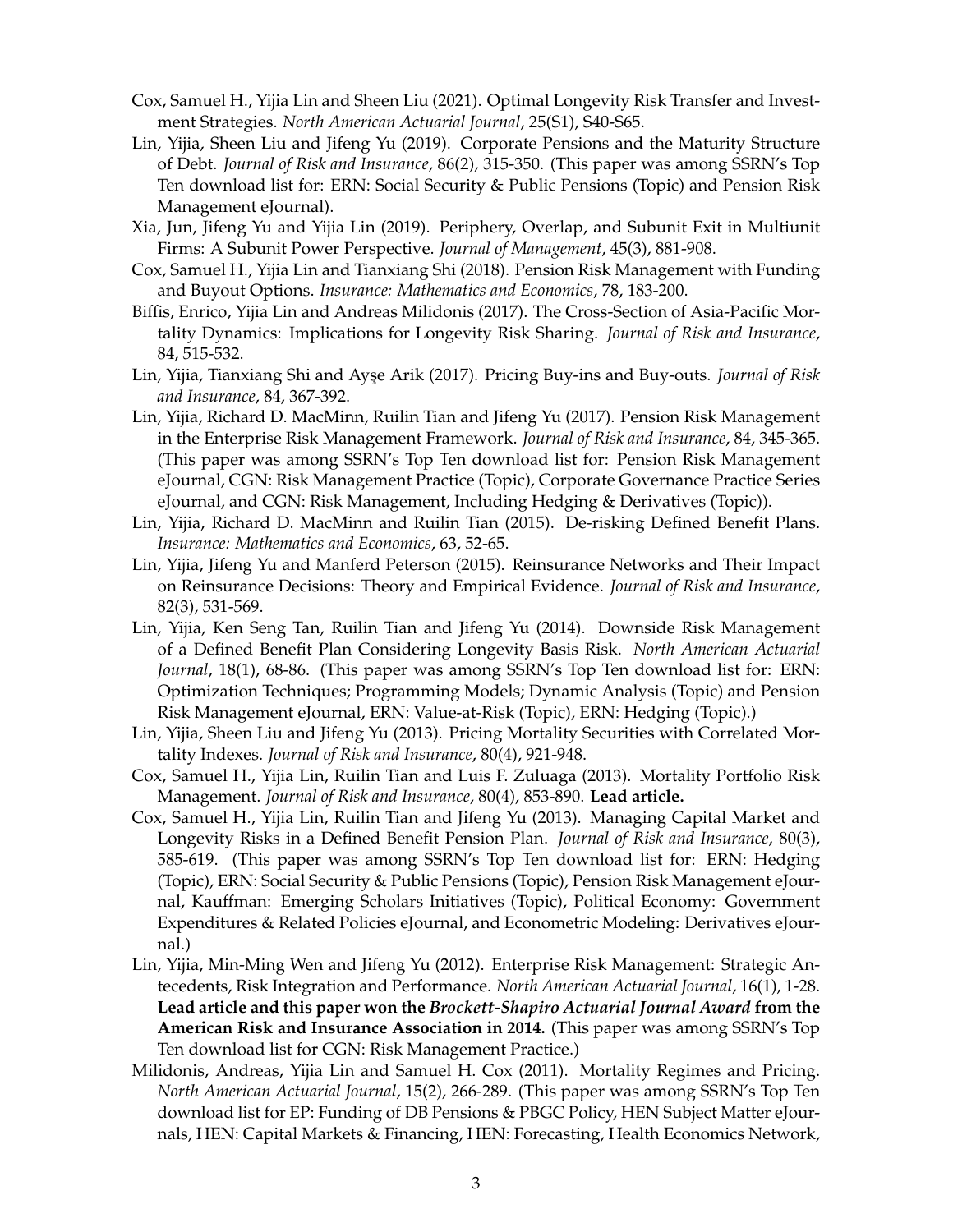Insurance & Financing in Health Economics, RI: Adequacy of Retirement Income, RI: Historical Trends, RI: Retirement Decision-Making, SIRN Subject Matter eJournals, SS: Impact on At-Risk Populations (Race, Ethnicity, Gender, Advanced Age), SS: Social Security Reform, SSPRI: Employment-Based Pensions, SSPRI: Retirement Income, SSPRI: Social Security, Social Insurance Research Network and Social Security, Pensions & Retirement Income within 60 days.)

- Cox, Samuel H., Yijia Lin, Ruilin Tian and Luis F. Zuluaga (2010). Bounds for Probabilities of Extreme Events Defined by Two Random Variables. *Variance*, 4(1), 47-65.
- Tian, Ruilin, Samuel H. Cox, Yijia Lin and Luis F. Zuluaga (2010). Portfolio Risk Management with CVaR-like Constraints. *North American Actuarial Journal*, 14(1), 86-106.
- Cox, Samuel H., Yijia Lin and Hal Petersen (2010). Mortality Risk Modeling: Applications to Insurance Securitization. *Insurance: Mathematics and Economics*, 46(1), 242-253.
- Lin, Yijia, Samuel H. Cox and Jifeng Yu (2009). Modeling Annuity Lapse Rates. *Journal of Insurance and Risk Management*, 4(4), 24-33.
- Leverty, J. Tyler, Yijia Lin and Hao Zhou (2009). WTO and the Chinese Insurance Industry. *Geneva Papers on Risk and Insurance – Issues and Practice*, 34(3), 440-465.
- Lin, Yijia and Samuel H. Cox (2008). Securitization of Catastrophe Mortality Risks. *Insurance: Mathematics and Economics* 42(2), 628-637. **This paper won the** *Harold D. Skipper Best Paper Award* **from the Asia-Pacific Risk and Insurance Association in 2006.**
- Cox, Samuel H. and Yijia Lin (2007). Natural Hedging of Life and Annuity Mortality Risks. *North American Actuarial Journal* 11(3), 1-15. **Lead article and this paper won the** *Annual Prize for the Best Paper Published in 2007* **from the** *North American Actuarial Journal* **in 2009.**
- Lin, Yijia and Martin F. Grace (2007). Household Life Cycle Protection: Life Insurance Holdings, Financial Vulnerability and Portfolio Implications. *Journal of Risk and Insurance* 74(1), 141-173.
- Cox, Samuel H., Yijia Lin and Shaun Wang (2006). Multivariate Exponential Tilting and Pricing Implications for Mortality Securitization. *Journal of Risk and Insurance* 73(4), 719- 736.
- Lin, Yijia and Samuel H. Cox (2005). Securitization of Mortality Risks in Life Annuities. *Journal of Risk and Insurance* 72(2), 227-252. **This paper won the** *Robert I. Mehr Award* **for its ten-year impact in the field of risk management and insurance from the American Risk and Insurance Association in 2015.**

#### **REFEREED PROFESSIONALLY**

- Behan, Donald F., Samuel H. Cox, Yijia Lin, Jeffrey Pai, Hal W. Pedersen and Ming Yi (2010). Obesity and its Relation to Mortality and Morbidity Costs. Society of Actuaries.
- Cox, Samuel H. and Yijia Lin (2006). Annuity Lapse Rate Modeling: Tobit or not Tobit. Society of Actuaries.
- Behan, Donald F., Michael P. Eriksen and Yijia Lin (2005). Economic Effects of Environmental Tobacco Smoke. Society of Actuaries.

#### **REFEREED ARTICLES IN BOOKS**

MacMinn, Richard D., Patrick Brockett, Jennifer Wang, Yijia Lin and Ruilin Tian (2014). The Securitization of Longevity Risk and its Implications for Retirement Security. In P. B. Hammond, R. Maurer, and O. S. Mitchell, eds., *Recreating Sustainable Retirement: Resilience, Solvency, and Tail Risk*. Oxford, U.K.: Oxford University Press, pp. 134-160.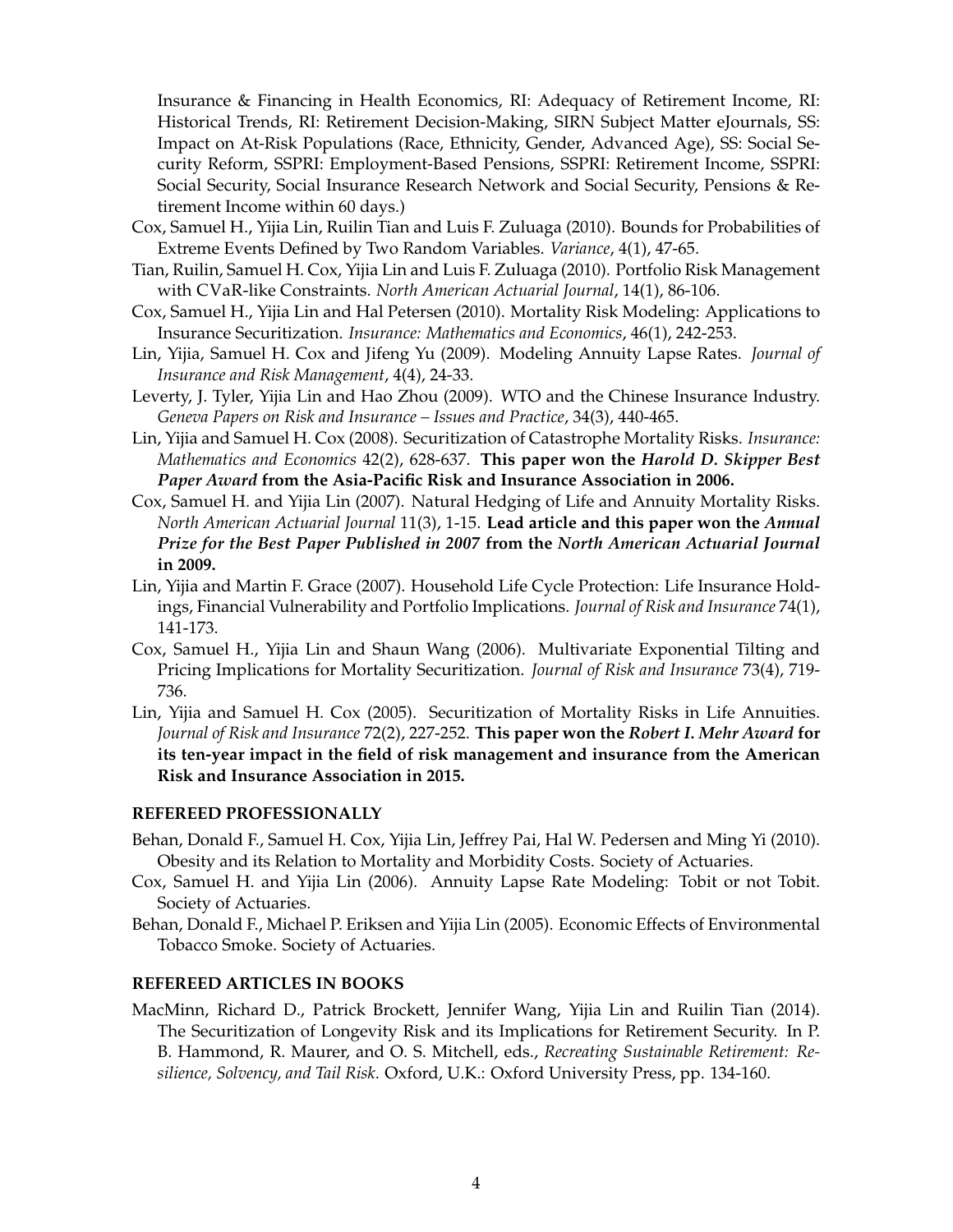#### **EXTERNALLY AND INTERNALLY FUNDED RESEARCH PROJECTS**

- "An Optimal Dynamic Operation Model for Participation in the Southwest Power Pool's Energy Market" with Wei Qiao and Liyan Qu, 2015–2016. Sponsor: Nebraska Center for Energy Sciences Research, University of Nebraska – Lincoln (\$149,778).
- "De-risking Defined Benefit Plans", 2014. Sponsor: Research Council Grand-In-Aid Award— Maude Hammond Fling Faculty Research Fellowship, University of Nebraska – Lincoln (\$6,500).
- "Market Niche, Subunit Power and Subunit Exclusion: A Resource Dependence Perspective", 2012. Sponsor: Research Council Grand-In-Aid Award—Jane Robertson Layman Fund, University of Nebraska – Lincoln (\$6,500).
- "The Effect of Obesity on Mortality and Morbidity" with Donald F. Behan, Samuel H. Cox, Jeffrey Pai, Hal W. Pedersen and Ming Yi, 2009–2011. Sponsor: the Society of Actuaries (\$28,000).
- "Pricing Mortality Securities with Correlated Mortality Indices", 2011. Sponsor: Research Council Grand-In-Aid Award—Maude Hammond Fling Faculty Research Fellowship, University of Nebraska – Lincoln (\$2,500).
- "Enterprise Risk Management: Strategic Antecedents, Risk Integration and Performance", 2010. Sponsor: the Layman Fund and the Summer Research Grant, University of Nebraska – Lincoln (\$20,000).
- "Regime Switching Models: Applications to Mortality Modeling and Pricing" with Samuel H. Cox and Andreas Milidonis, 2009. Sponsor: the Casualty Actuarial Society (CAS) and the Committee on Knowledge Extension Research (CKER) of the Society of Actuaries (\$18,000).
- "Dynamic Capabilities for Organizational Adaptation: Evidence from the Property and Casualty Insurance Industry", 2008. Sponsor: the Layman Fund, University of Nebraska – Lincoln (\$5,300).
- "Bounds for Ruin Probabilities and Value at Risk" with Samuel H. Cox, Ruilin Tian and Luis Zuluaga, 2007. Sponsor: the AERF Committee of the Actuarial Foundation and the Casualty Actuarial Society (\$15,000).
- "Dissertation Grant", 2006. Sponsor: Georgia State University (\$1,000).
- "Economic Effects of Environmental Tobacco Smoke" with Donald F. Behan and Michael P. Eriksen, 2003–2004. Sponsor: the Society of Actuaries (\$25,000).

#### **WORKING PAPERS**

- Lin, Yijia, Sheen Liu, Ken Seng Tan and Xun Zhang. Asset-Liability Management of Life Insurers in the Negative Interest Rate Environment. (Under review at *North American Actuarial Journal*; This paper was among SSRN's Top Ten download list for PSN: Interest Rates.)
- Lin, Yijia and Jing Wang. Pension Obligations and Debt Contracting.
- Cai, Wenyi, Yijia Lin and Biyu Wu. Multimarket Competition and Earnings Quality: Evidence from the Insurance Industry.
- Yu, Jifeng and Yijia Lin. Relational and Structural Effects of Firm-Specific Competition on Risk Transfer: A Theoretical and Empirical Investigation (To be resubmitted to *Journal of Management*).
- Lin, Yijia, Richard D. MacMinn and Tianxiang Shi. The Value of a Pension Buyout: An Employee (Retiree) Perspective (Resubmitted to *Journal of Risk and Insurance*).
- Wu, Baiyi, Yan Zeng and Yijia Lin. Optimal Retirement Planning for Couples with Correlated Mortality Risk.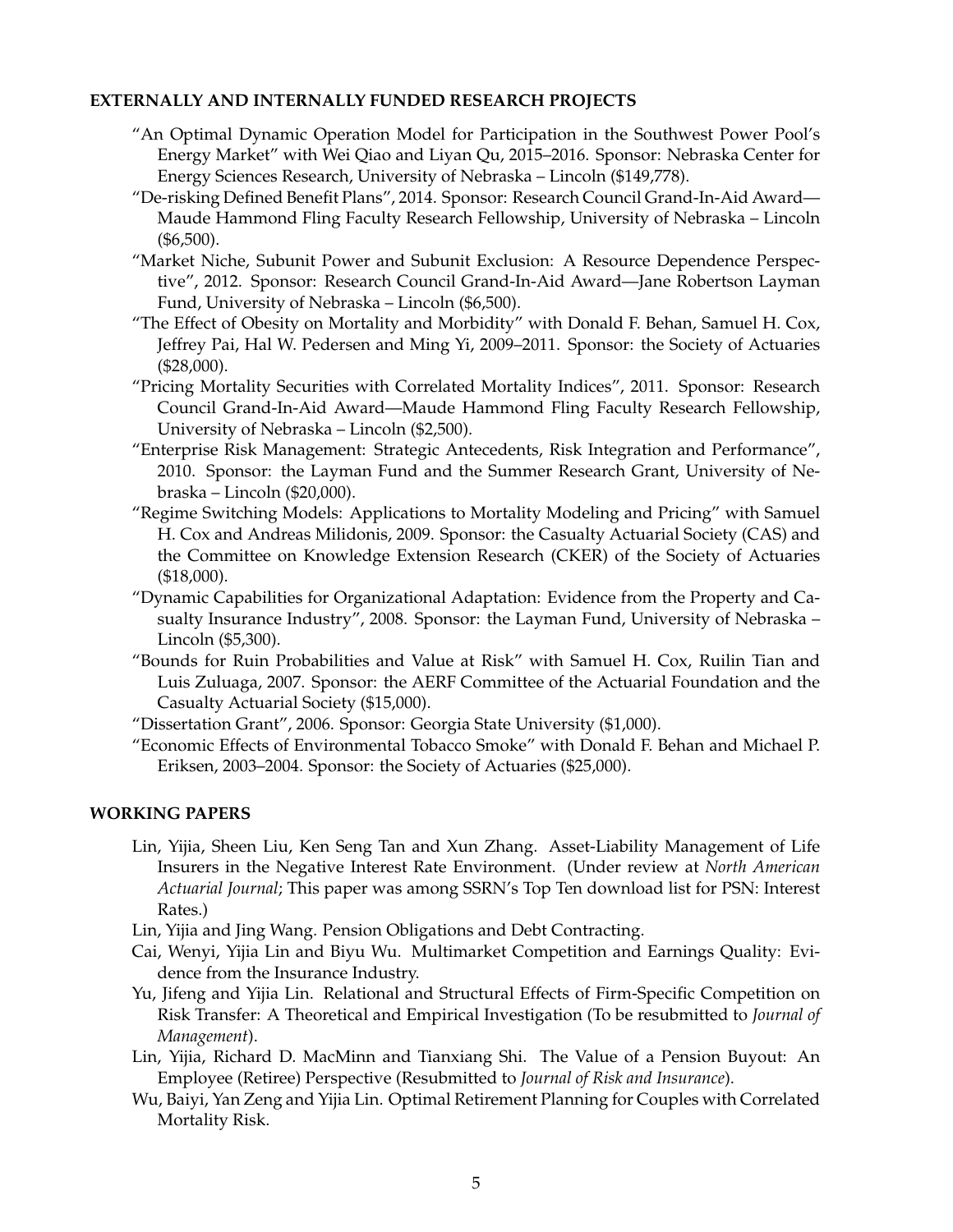- Yu, Jifeng, Jun Xia and Yijia Lin. Multipoint Competition, Subunit Strength, and Resource Allocation: Evidence from the Insurance Industry.
- Yu, Jifeng, Yijia Lin and Shaker A. Zahra. Understanding Dynamic Capabilities for Capacity Renewal: Path-dependent or Real-time Exploration.
- Cummins, J. David, Yijia Lin and Richard D. Phillips. Capital Allocation and the Pricing of Financially Intermediated Risks: An Empirical Investigation.

#### **WORK IN PROGRESS**

- Lin, Yijia and Jifeng Yu. Internal and External Alliances.
- Lin, Yijia and Jifeng Yu. Who in the Board Matters: Board Linkages and Enterprise Risk Management Adoption.

#### **PRESENTATIONS AT PROFESSIONAL MEETINGS**

- "Relational and Structural Effects of Firm-Specific Competition on Risk Transfer: A Theoretical and Empirical Investigation", to be presented at the Southern Management Association Annual Meeting in New Orleans, Louisiana, November 2021<sup>∗</sup>
- "Asset-Liability Management of Life Insurers in the Negative Interest Rate Environment", presented at the Actuarial Research Conference (Virtual Meeting), August 2020<sup>∗</sup> and the American Risk and Insurance Association Annual Meeting (Virtual Meeting), August 2021<sup>∗</sup>
- "Multimarket Contact and Earnings Quality: Evidence from the Insurance Industry", presented at the World Risk and Insurance Economics Congress Meeting (Virtual Meeting), August 2020 and the American Accounting Association Annual Meeting (Virtual Meeting), August 2020<sup>∗</sup>
- "Multimarket Contact, Market Structure, and Hedging Decisions: An Investigation of the U.S. Property and Casualty Insurance Industry", presented at the 2019 China International Conference on Insurance and Risk Management in Chengdu, China, July 2019 and the American Risk and Insurance Association Annual Meeting in San Francisco, California, August 2019
- "Risk-Seeking Behavior and Its Implications for the Optimal Decision Making of Annuity Insurers", presented at the 2019 China International Conference on Insurance and Risk Management in Chengdu, China, July 2019<sup>∗</sup> , and the 15th International Longevity Risk and Capital Markets Solutions Conference in Washington DC, September 2019
- "To Buyout or Not to Buyout?", presented at the American Risk and Insurance Association Annual Meeting in Chicago, Illinois, August 2018
- "Multipoint Competition, Subunit Strength, and Resource Allocation: Evidence from the Insurance Industry", presented at the Asia-Pacific Risk and Insurance Association Annual Meeting in Singapore, July 2018<sup>∗</sup> , and the American Risk and Insurance Association Annual Meeting in Chicago, Illinois, August 2018<sup>∗</sup>
- "Optimal Risk-Taking and Risk Management Decisions of Annuity Insurers Under Cumulative Prospect Theory", presented at the 13th International Longevity Risk and Capital Markets Solutions Conference in Taipei, Taiwan, September 2017<sup>∗</sup> , and the 2018 China International Conference on Insurance and Risk Management, Baoding, China, July 2018<sup>∗</sup>
- "Optimal Retirement Planning for Couples with Correlated Mortality Risk", presented at the American Risk and Insurance Association Annual Meeting in Toronto, Canada, August 2017<sup>∗</sup>
- "Multipoint Competition and Resource Allocation: A Focus on Subunit Characteristics of Business Groups", presented at the Academy of Management Annual Meeting in Atlanta,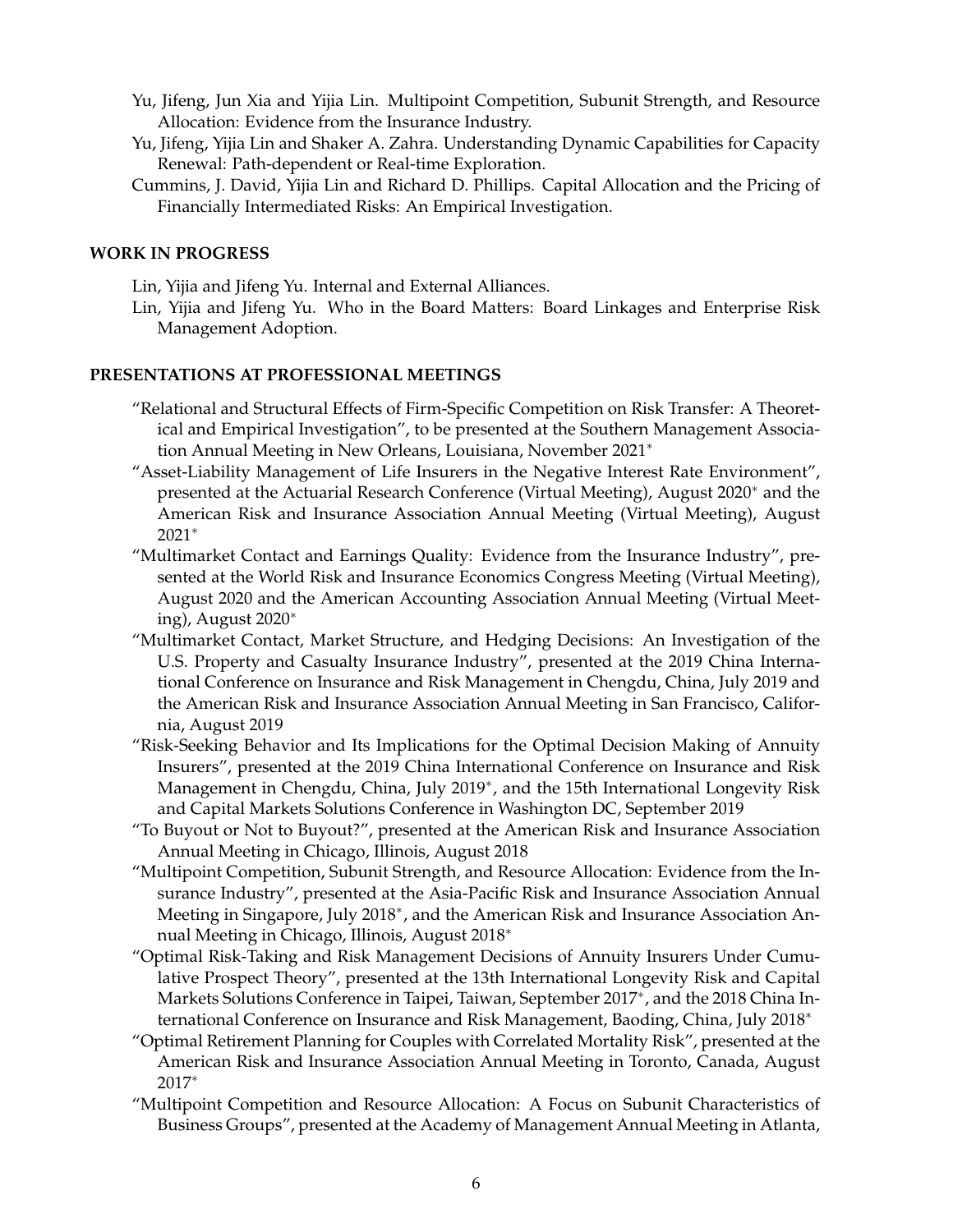Georgia, August 2017<sup>∗</sup>

- "Optimal Longevity Risk Transfer and Investment Strategies", presented at the 12th International Longevity Risk and Capital Markets Solutions Conference in Chicago, Illinois, September 2016
- "Periphery, Overlapping, and Subunit Exit: A Subunit Power Approach", presented at the Asia-Pacific Risk and Insurance Association Annual Meeting in Chengdu, China, July 2016<sup>∗</sup>
- "Pension Risk Management with Funding and Buyout Options", presented at the 19th International Congress on Insurance: Mathematics and Economics in Liverpool, UK, June 2015<sup>∗</sup> , the International Conference on Financial and Insurance Risk Management in Beijing, China, July 2015, the China International Conference on Insurance and Risk Management (CICIRM) in Hangzhou, China, July 2015<sup>∗</sup> , the Society of Actuary Actuarial Research Conference in Toronto, Canada, August 2015<sup>\*</sup>, the 11th International Longevity Risk and Capital Markets Solutions Conference in Lyon, France, September 2015, and the American Risk and Insurance Association Annual Meeting in Cambridge, Massachusetts, August 2016
- "Pension Risk Management in the Enterprise Risk Management Framework", presented at the 18th International Congress on Insurance: Mathematics and Economics in Shanghai, China, July 2014<sup>∗</sup> , the 10th International Longevity Risk and Capital Markets Solutions Conference in Santiago, Chile, September 2014<sup>∗</sup> , the Workshop on Financial and Insurance Risk Management in Beijing, China, July 2015, and the Workshop on Insurance Mathematics in Waterloo, Canada, February 2016
- "The Cross-Section of Asia-Pacific Mortality Dynamics: Implications for Longevity Risk Sharing", presented at the 10th International Longevity Risk and Capital Markets Solutions Conference in Santiago, Chile, September 2014<sup>∗</sup> and the World Risk and Insurance Economics Congress (WRIEC) in Munich, Germany, August 2015<sup>∗</sup>
- "Pricing Pension Buy-ins and Buy-outs", presented at the 18th International Congress on Insurance: Mathematics and Economics in Shanghai, China, July 2014<sup>∗</sup> and the 10th International Longevity Risk and Capital Markets Solutions Conference in Santiago, Chile, September 2014<sup>∗</sup>
- "Pension Assets and Liabilities, Cost of Debt, and Debt Maturity", presented at the American Risk and Insurance Association Annual Meeting in Seattle, Washington, August 2014 and the Financial Management Association Annual Meeting in Nashville, Tennessee, October 2014<sup>∗</sup>
- "De-risking Defined Benefit Plans", presented at the 9th International Longevity Risk and Capital Markets Solutions Conference in Beijing, China, September 2013
- "Reinsurance Networks and Their Impact on Reinsurance Decisions: Theory and Empirical Evidence", presented at the American Risk and Insurance Association Annual Meeting in Washington, DC, August 2013
- "Periphery and Subunit Exclusion: The Effect of the Distribution of Subunit Power", presented at the Academy of Management Annual Meeting in Orlando, Florida, August 2013<sup>∗</sup>
- "Downside Risk Management of a Defined Benefit Plan Considering Longevity Basis Risk", presented at the 8th International Longevity Risk and Capital Markets Solutions Conference in Waterloo, Canada, September 2012
- "Managing Capital Market and Longevity Risks in a Defined Benefit Pension Plan", presented at the 7th International Longevity Risk and Capital Markets Solutions Conference in Frankfurt, Germany, September 2011
- "Pricing Mortality Securities with Correlated Mortality Indices", presented at the Financial Management Association Annual Meeting in Denver, Colorado, October 2011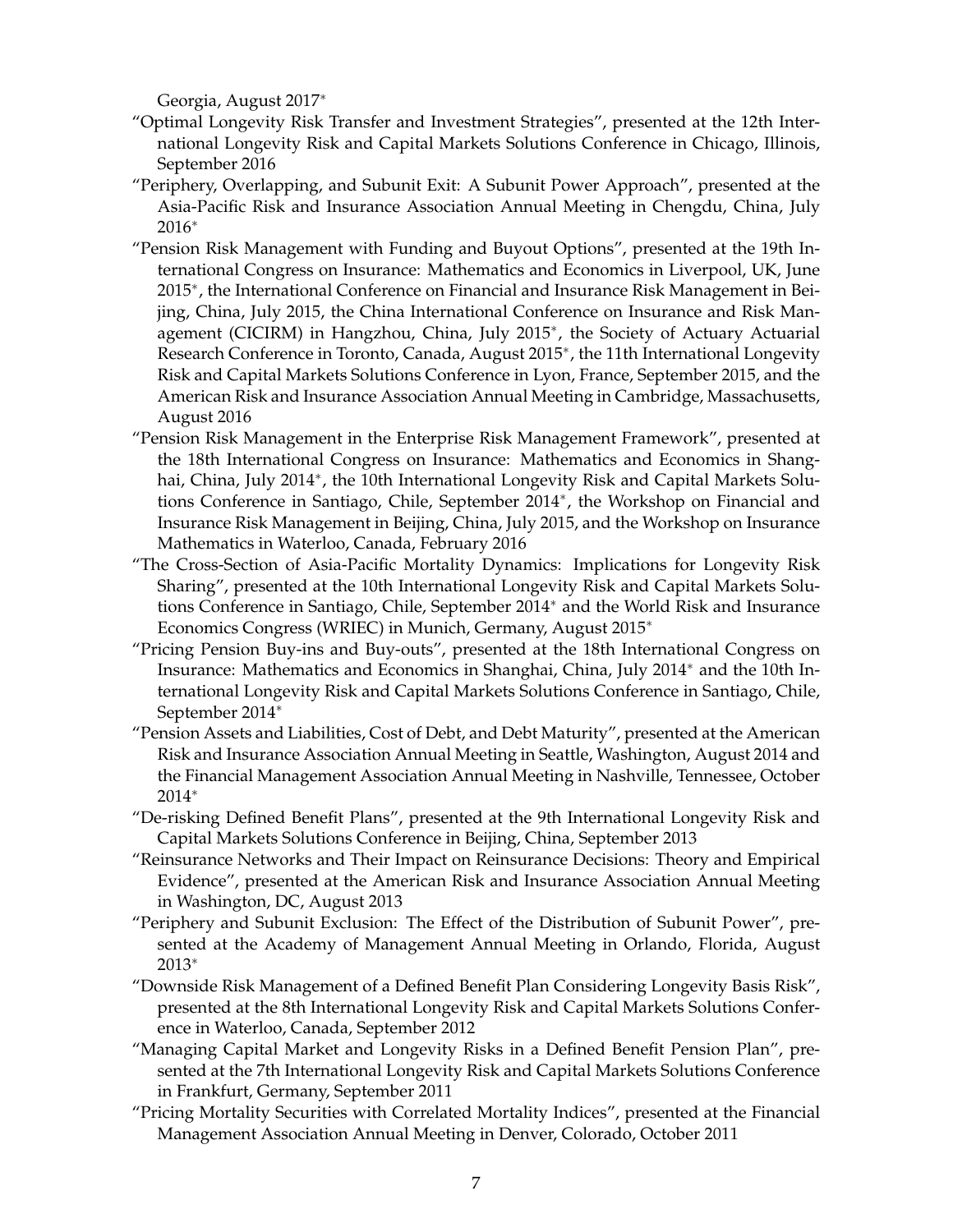- "Enterprise Risk Management: Strategic Antecedents, Risk Integration and Performance", presented at the Financial Management Association Annual Meeting in New York City, New York, October 2010<sup>∗</sup>
- "Mortality Portfolio Risk Management", presented at the American Risk and Insurance Association Annual Meeting in Providence, Rhode Island, August 2009<sup>∗</sup> and the Financial Management Association Annual Meeting in New York City, New York, October 2010<sup>∗</sup>
- "Mortality Regimes and Pricing", presented at the American Risk and Insurance Association Annual Meeting in Providence, Rhode Island, August 2009 and the 5th International Longevity Risk and Capital Markets Solutions Conference in New York City, New York, September 2009
- "Risk Management in the Network Economy", presented at the Academy of Management Annual Meeting in Chicago, Illinois, August 2009<sup>∗</sup> and the Financial Management Association Annual Meeting in Reno, Nevada, October 2009
- "Mortality Risk Modelling: Applications to Insurance Securitization", presented at the American Risk and Insurance Association Annual Meeting in Portland, Oregon, August 2008, the 4th International Longevity Risk and Capital Market Solutions Conference in Amsterdam, Netherlands, September 2008<sup>∗</sup> and the Financial Management Association Annual Meeting in Grapevine (Dallas), Texas, October 2008
- "Portfolio Risk Management and Conditional Value at Risk", presented at the Society of Actuary 42nd Actuarial Research Conference in Pittsburgh, Pennsylvania, August 2007<sup>∗</sup> and the Financial Management Association Annual Meeting in Grapevine (Dallas), Texas, October 2008<sup>∗</sup>
- "Bounds for Ruin Probabilities and Value at Risk", presented at the Asia-Pacific Risk and Insurance Association Annual Meeting in Taiwan, July 2007<sup>∗</sup> , the American Risk and Insurance Association Annual Meeting in Quebec City, Canada, August 2007<sup>∗</sup> , the Society of Actuary 42nd Actuarial Research Conference in Pittsburgh, Pennsylvania, August 2007<sup>∗</sup> and the Financial Management Association Annual Meeting in Grapevine (Dallas), Texas, October 2008<sup>∗</sup>
- "Longevity Risk, Rare Event Premia and Securitization", presented at the 3rd International Longevity Risk and Capital Market Solutions Conference in Taiwan, July 2007<sup>∗</sup> and the American Risk and Insurance Association Annual Meeting in Quebec City, Canada, August 2007<sup>∗</sup>
- "Dynamic Capabilities under Volatile Environments: Evidence from the Property and Casualty Insurance Industry", presented at the Academy of Management Annual Meeting in Philadelphia, Pennsylvania, August 2007<sup>∗</sup> and the Financial Management Association Annual Meeting in Orlando, Florida, October 2007<sup>∗</sup>
- "Securitization of Catastrophe Mortality Risks", presented at the Financial Management Association Annual Meeting in Salt Lake City, Utah, October 2006, the American Risk and Insurance Association Annual Meeting in Washington, DC, August 2006<sup>∗</sup> and the Asia-Pacific Risk and Insurance Association Annual Meeting in Tokyo, Japan, July 2006<sup>∗</sup>
- "Multivariate Exponential Tilting and Pricing Implications for Mortality Securitization", presented at the eighth Bowels Symposium and the 2nd International Longevity Risk and Capital Market Solutions Symposium in Chicago, Illinois, April 2006
- "An Empirical Investigation of the Pricing of Financially Intermediated Risks with Costly External Finance", presented at the Financial Management Association Annual Meeting in Chicago, Illinois, October 2005 and the World Risk and Insurance Economics Congress Inaugural Meeting in Salt Lake City, Utah, August 2005<sup>∗</sup>
- "Rational Adaptation or Environmental Selection? An Empirical Test through a New Lens", presented at the Strategic Management Society 25th Annual International Conference in Orlando, Florida, October 2005<sup>∗</sup>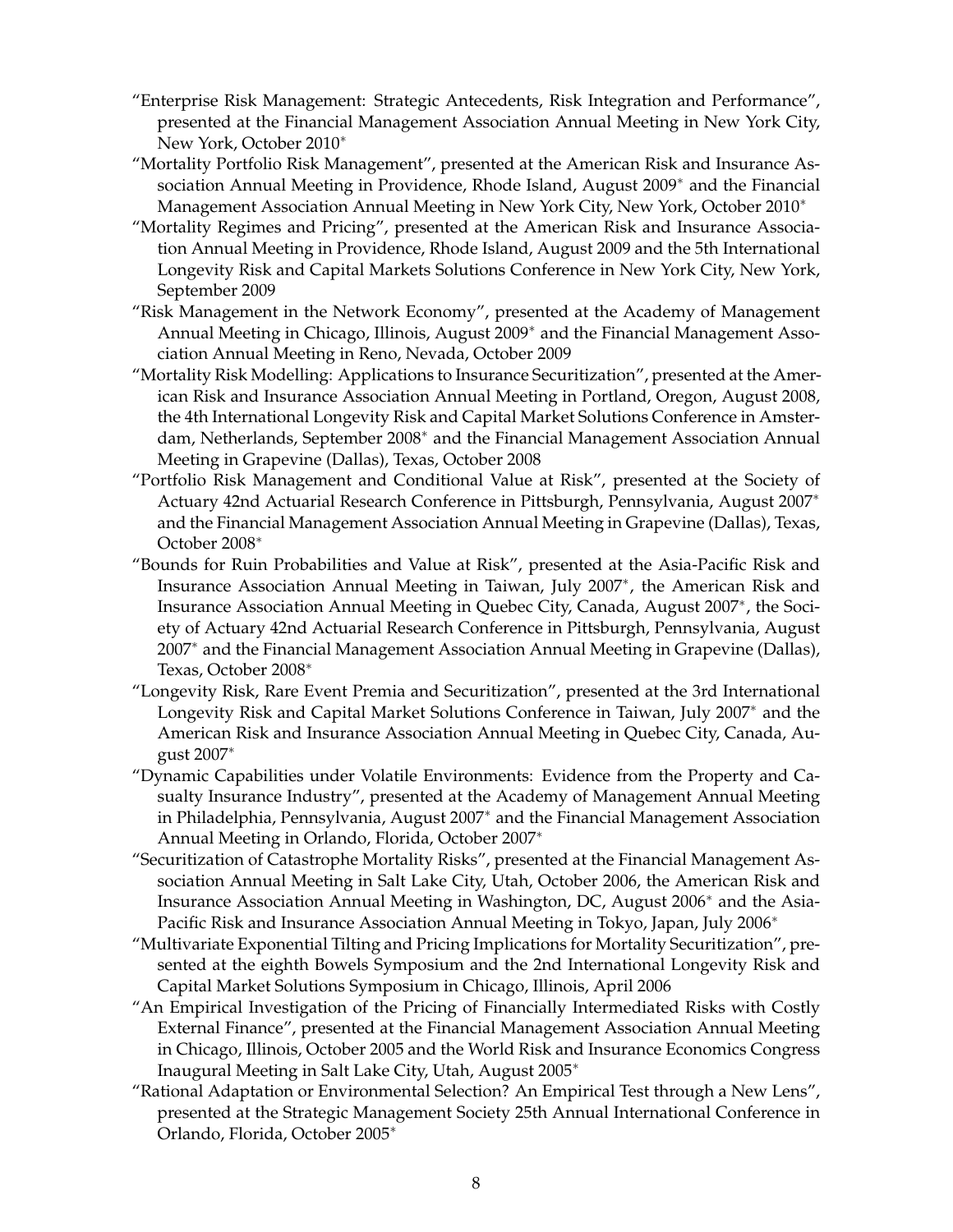- "Mortality Securitization Modelling", presented at the World Risk and Insurance Economics Congress Inaugural Meeting in Salt Lake City, Utah, August 2005
- "Household Life Cycle Protection: Life Insurance Holdings, Financial Vulnerability and Portfolio Implications", presented at the American Risk and Insurance Association Annual Meeting in Chicago, Illinois, August 2004
- "Natural Hedging of Life and Annuity Mortality Liabilities", presented at the Asia-Pacific Risk and Insurance Association Annual Meeting in Seoul, Korea, July 2004 and the Society of Actuary 39th Actuarial Research Conference in Iowa City, Iowa, August 2004
- "Capital Allocation and Pricing of Intermediated Risks", presented at the Casualty Actuarial Society Conference in Chicago, Illinois, April 2004<sup>∗</sup> and the Asia-Pacific Risk and Insurance Association Annual Meeting in Seoul, Korea, July 2004<sup>∗</sup>
- "Firm Performance in the Chinese Insurance Industry", presented at the Asia-Pacific Risk and Insurance Association Annual Meeting in Seoul, Korea, July 2004<sup>∗</sup>
- "Securitization of Mortality Risks in Life Annuities", presented at the Asia-Pacific Risk and Insurance Association Annual Meeting in Bangkok, Thailand, July 2003; the Society of Actuary 38th Actuarial Research Conference in An Arbor, Michigan, August 2003 and the American Risk and Insurance Association Annual Meeting in Denver, Colorado, August 2003
- "The Relationship between Whole Life Insurance Holdings and Financial Vulnerabilities", presented at the Asia-Pacific Risk and Insurance Association Annual Meeting in Bangkok, Thailand, July 2003

∗ : presented by the co-author.

#### **INVITED PRESENTATIONS**

University of Connecticut (Virtual Seminar), 2021 Temple University (Virtual Seminar), 2020 The 2019 China International Conference on Insurance and Risk Management, Chengdu, China, 2019 Georgia State University, Bowles Symposium, 2018 University of Illinois at Urbana-Champaign, 2018 University of Georgia, 2017 Central University of Finance and Economics, Beijing, China, 2017 Beijing Technology and Business University, Beijing, China, 2017 University of Manitoba, Canada, 2017 Sun Yat-Sen University, Guangzhou, China, 2016 Colorado State University, 2016 University of Iowa, 2016 University of Waterloo, Workshop on Insurance Mathematics, Canada, 2016 Renmin University of China, Beijing, China, 2015 Central University of Finance and Economics, Beijing, China, 2015 Beijing Technology and Business University, Beijing, China, 2015 Georgia State University, 2015 Temple University, 2013 University of Waterloo, Canada, 2009 University of Nebraska – Lincoln, 2006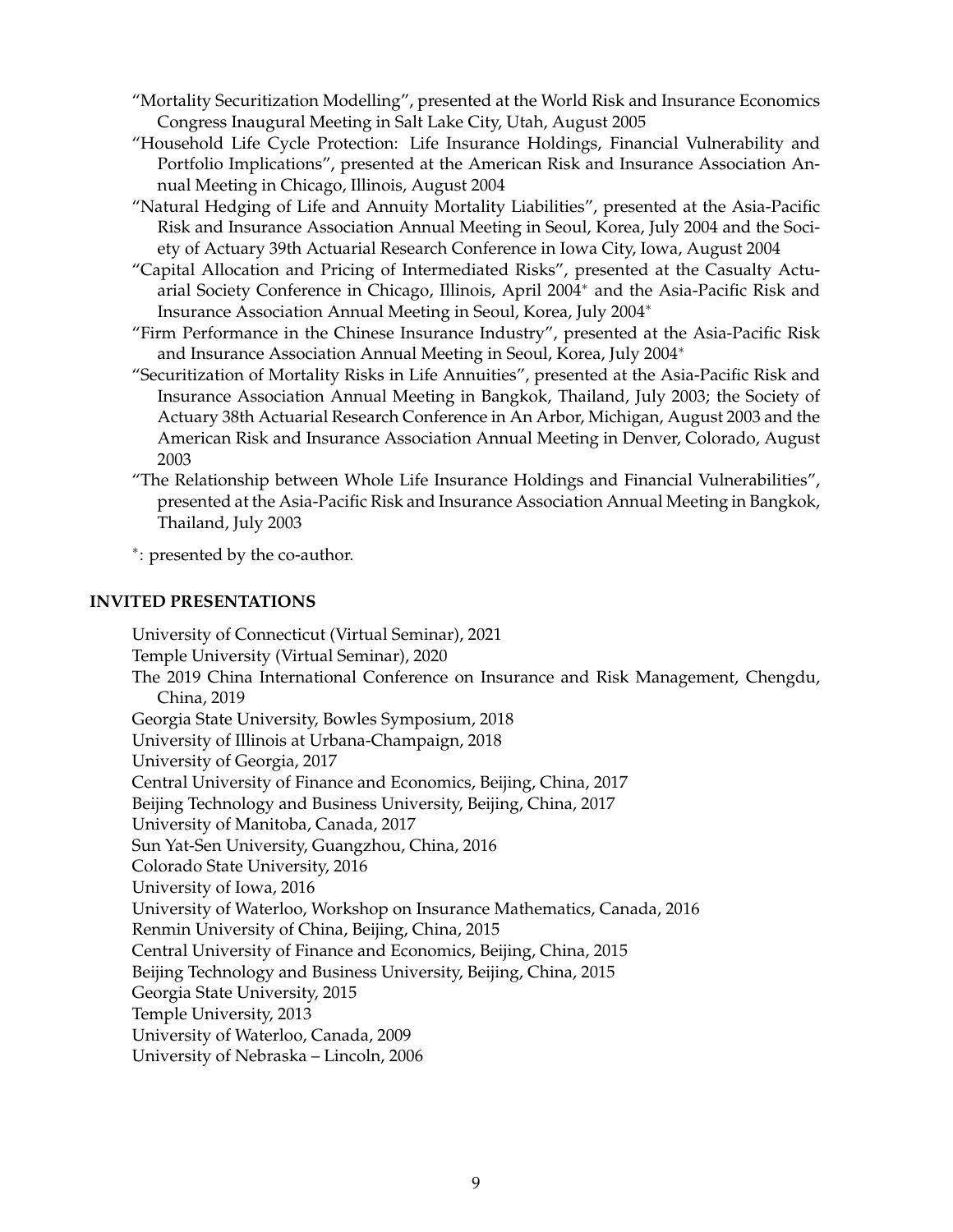#### **TEACHING EXPERIENCE**

- FINA338 Principles of Individual and Corporate Risk Management, Fall 2016–2021 and Spring 2017–2021
- FINA838/438 Enterprise Risk Management, Spring 2012–2014, 2016–2017
- FINA861/461 Advanced Finance, Spring 2008–2010, 2012
- FINA338 Principles of Corporate Risk Management, Fall 2007–2010, 2012–2015 and Spring 2007–2010, 2013-2014, 2016
- FIN3726 Risk Management, Spring 2007 at Youngstown State University
- FIN3720 Business Finance, Fall 2006 and Spring 2007 at Youngstown State University
- RMI3500 Introduction to Risk Management and Insurance, Summer 2005 and Spring 2006 at Georgia State University

#### **THESIS COMMITTEE SERVICES**

#### **Ph.D. Students**

- Xun Zhang. *Research on Pricing of Longevity Bonds Based on Mortality Models with Permanent and Temporary Jumps*. Actuarial Science Ph.D. student, Central University of Finance and Economics, Beijing, China, 2019–present, Co-Chair.
- Josue Campos do Prado. *The Design and Decision-Making Models for New Retail Electricity Markets*. Electrical Engineering Ph.D. student, University of Nebraska – Lincoln, 2017– 2020, Committee Member.
- Dongliang Xiao. *Risk Management of Wind Power Producers in the Electricity Market*. Electrical Engineering Ph.D. student, University of Nebraska – Lincoln, 2016–present, Committee Member.
- Mohamed Kareem AlAshery. *Risk Management of Energy Producers in the Electricity Market*. Electrical Engineering Ph.D. student, University of Nebraska – Lincoln, 2016–2020, Committee Member.
- Cuixia Chen. *Research on the Longevity Risk and Securitization*. Actuarial Science Ph.D. student, Central University of Finance and Economics, Beijing, China, 2016–2018, Co-Chair.
- Ayse Arik. *Pension De-risking Strategies and Pricing*. Actuarial Science Ph.D. student, Hacettepe University, Ankara, Turkey, 2012–2014, Co-Chair.
- Ting Dai. *New Models and Algorithms for Electricity Market Operation with High Penetrations of Wind Power*. Electrical Engineering Ph.D. student, University of Nebraska – Lincoln, 2012–2015, Committee Member.
- Areewan Aimdilokwong. *Pension Plans and Capital Structure Adjustments*. Accounting Ph.D. student, University of Nebraska – Lincoln, 2010–2011, Committee Member.

#### **Master Students**

- Andrés Villlegas. Computing bounds on the expected payoff of Alternative Risk Transfer products. Master student, Universidad de los Andes, Bogota DC, Colombia, 2010, Exter- ´ nal Reader.
- Nana Osei Mensa Bons. Mortality projection and risk management. Master student, Youngstown State University, 2007, Co-advisor.

#### **Undergraduate Students**

Heng Yik Seik. Enterprise risk management in financial crisis: Evidence from publicly traded property and casualty insurance companies in the United States. Undergraduate student, University of Nebraska – Lincoln, 2010, Co-advisor.

#### **UCARE Students**

Kah Meng Soh. To Buyout or Not to Buyout?. 2018–2019.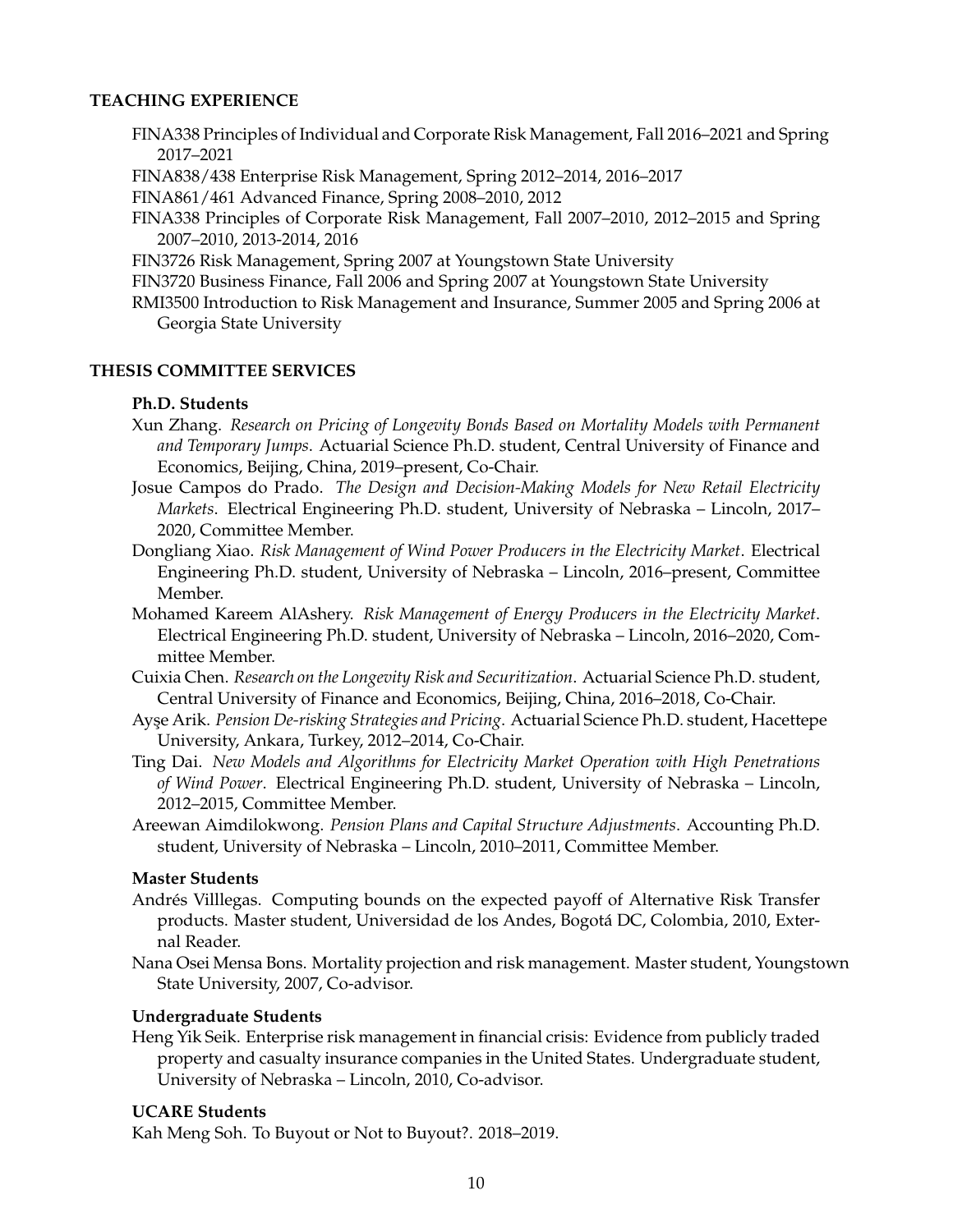- Shu Ying Teoh. Pension Funding and Buyout Options and Their Application in Pension Risk Management. 2017–2018.
- Xingzi Liu. Managing Defined Benefit Pension Plans in the Enterprise Risk Management Framework. 2014.
- Pei Jun Tan. Managing Defined Benefit Pension Plans in the Enterprise Risk Management Framework. 2013.
- Yuen Sue Chin. Reinsurance Networks and Their Impact on Reinsurance Decisions: Theory and Empirical Evidence. 2013.
- Hanji Lee. A Structural Analysis of Affiliated Insurance Firms. 2012–2013.
- Mandy Chwee. Intragroup and Intergroup Alliance Decisions by Insurance Firms. 2012.
- Yuen Sue Chin. Reinsurance Alliances in the US Market. 2012–2013.
- Xue Bai. Reinsurance Alliances in the US Market. 2012–2013.
- Jing Kang Lim. Pension plans and capital structure adjustments. 2011–2013.
- Hanwei Wei. Enterprise risk management: strategic antecedents, risk integration and performance. 2010–2011.
- Yixing (Jared) Li. Enterprise risk management. 2008–2010.

#### **OTHER SERVICE ACTIVITIES**

#### **Department**

- Lead Organizer, Actuarial Science and Risk Management Research Rankings Database, 2017– present.
- Member, P&T Committee, 2018–present.
- Member, Personnel Committee, 2017–present.
- Coordinator, Snell Actuarial Science and Risk Management Seminar Series, 2017–2018.
- Member, Grade Appeal Committee, 2016.
- Chair, Actuarial Science, Risk Management and Insurance Search Committee, 2016.
- Member, Finance Professor of Practice Search Committee, 2016.
- Member, Personnel Committee, 2016.
- Chair, Actuarial Science, Risk Management and Insurance Search Committee, 2015.
- Member, Third Year Review Committee, 2015.
- Member, Finance Search Committee, 2014–2015.
- Chair, Actuarial Science Search Committee, 2014.
- Member, Actuarial Science Search Committee, 2012–2013.
- Member, Student Selection Committee, 2012.
- Member, Department Strategic Planning Committee, 2011.
- Member, Curriculum Committee, Risk Management and Insurance Track, 2007–2008.

#### **College**

- Member, Marketing Department Full Professor Promotion Peer Teaching Evaluation Committee, 2021
- Member, Research and Professorship Review Committee, 2016–present.
- Member, College Scholarship Task Force, 2018.
- Member, College of Business Dean Search Advisory Committee, 2017.
- Member, Search Committee for International Business Director/Professor of Practice, 2015.
- Member, Scholarship & Awards Committee, 2011–2014.
- Data Collector, Research Committee, 2012.
- Member, Search Committee, School of Accountancy, 2011–2012.
- Member, Strategic Planning Task Force on Facility, 2010–2011.
- Member, Search Committee, School of Accountancy, 2009.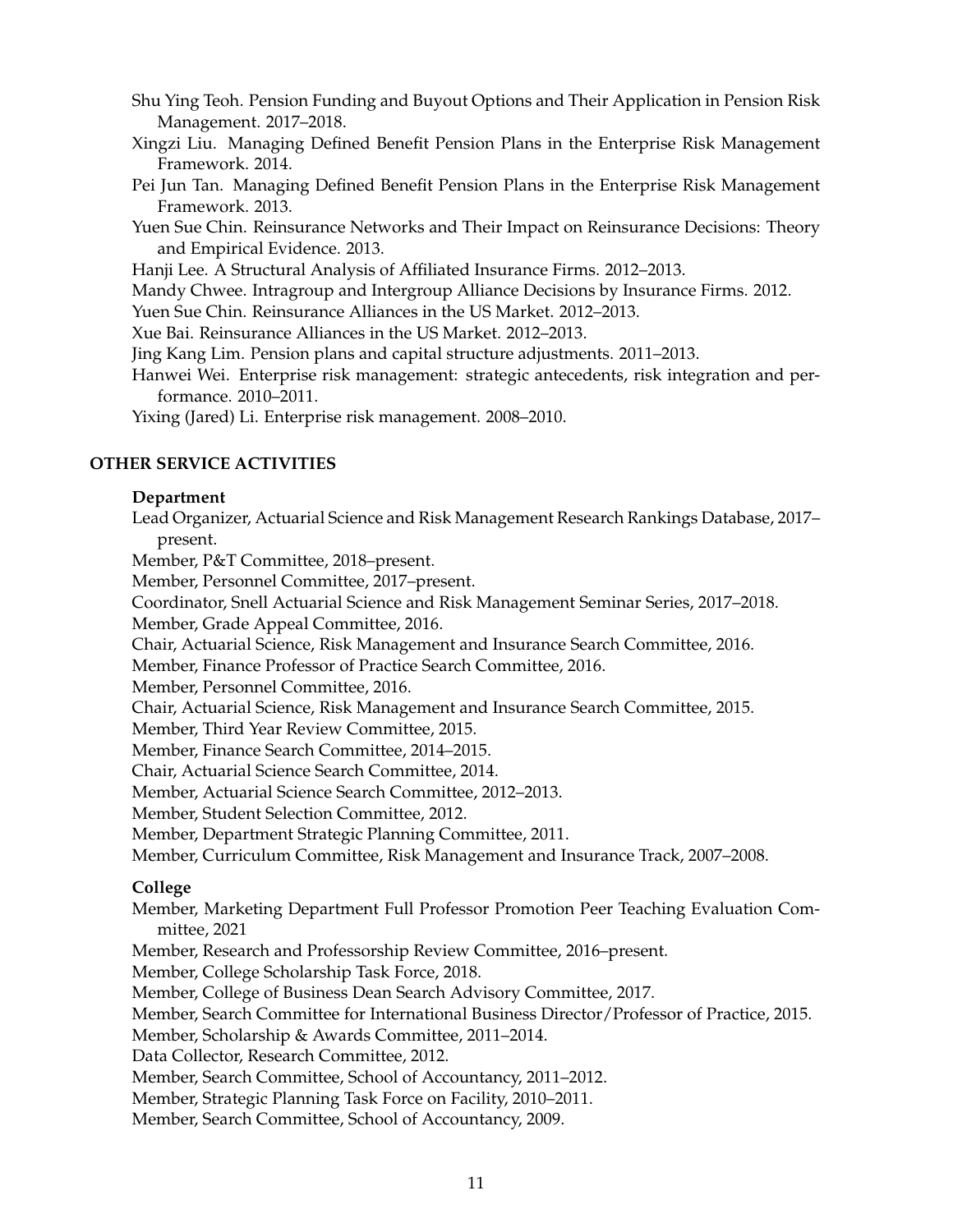#### **University**

Rater, the 2014 Institute for International Teaching Assistants, Office of Graduate Studies, August 2014.

Marshal in Commencement, August 2008.

Reviewer, Internal Grant Committee, Office of Research, 2008.

#### **Academic and Professional Organizations**

Co-Editor, the *North American Actuarial Journal*, 2018–present.

Editorial Board Member, the *Journal of Risk and Insurance*, 2019–present.

Co-Editor, the *Journal of Risk and Insurance*, 2018.

Associate Editor, the *Journal of Risk and Insurance*, 2014–2017.

Associate Editor, the *North American Actuarial Journal*, 2013–2017.

- Referee for the *Journal of Risk and Insurance*, the *ASTIN Bulletin*, the *Asia-Pacific Journal of Risk and Insurance*, the *Scandinavian Actuarial Journal*, the *North American Actuarial Journal*, the *Journal of Public Economic Theory*, the *Belgian Actuarial Bulletin*, the *Geneva Risk and Insurance Review* (previously named *Geneva Papers on Risk and Insurance–Theory*), the *Journal of Asia-Pacific Business*, the *Geneva Papers on Risk and Insurance – Issues and Practice*, the *New Zealand Economic Papers*, the *Risk Management and Insurance Review*, the *IMA Journal of Management Mathematics*, the *Journal of Banking and Finance*, the *Annals of Statistics*, the *Insurance: Mathematics and Economics*, the *Journal of Insurance Issues*, and the *Eastern Economic Journal*.
- Member, Scientific Committee, Society of Actuaries (SOA) Actuarial Research Conference (ARC 2022) hosted by University of Illinois at Urbana-Champaign, 2021–2022.
- Member, Scientific Committee, Society of Actuaries (SOA) Actuarial Research Virtual Conference (ARC 2021) hosted by DePaul University, 2021.
- Member, ARIA Early Career Scholarly Achievement Committee, American Risk and Insurance Association, 2021.

Member, Annual Prize for the Best Paper Committee, *North American Actuarial Journal*, 2021.

- Insurance Policy Experts Panel Member, IGM Economic Experts Panel, Chicago Booth, 2020– present.
- Member, Organizing Committee, Society of Actuaries (SOA) Actuarial Research Virtual Conference (ARC 2020) hosted by UNL, 2020.

Member, Scientific Committee, Society of Actuaries (SOA) Actuarial Research Virtual Conference (ARC 2020) hosted by UNL, 2020.

Member, Annual Prize for the Best Paper Committee, *North American Actuarial Journal*, 2020.

- Reviewer, World Risk and Insurance Economics Congress Meeting Program Committee, American Risk and Insurance Association, 2020.
- Member, ARIA Robert I. Mehr Award Committee, American Risk and Insurance Association, 2020.
- Member, ARIA Early Career Scholarly Achievement Committee, American Risk and Insurance Association, 2020.
- Member, Program Committee, China International Risk Forum, 2019.
- Member, Annual Prize for the Best Paper Committee, *North American Actuarial Journal*, 2019.

Member, ARIA Robert I. Mehr Award Committee, American Risk and Insurance Association, 2019.

- Reviewer, ARIA Annual Meeting Program Committee, American Risk and Insurance Association, 2019.
- Member, Program Committee, China International Risk Forum, 2018.

Member, Annual Prize for the Best Paper Committee, *North American Actuarial Journal*, 2018.

Member, ARIA Robert I. Mehr Award Committee, American Risk and Insurance Association,